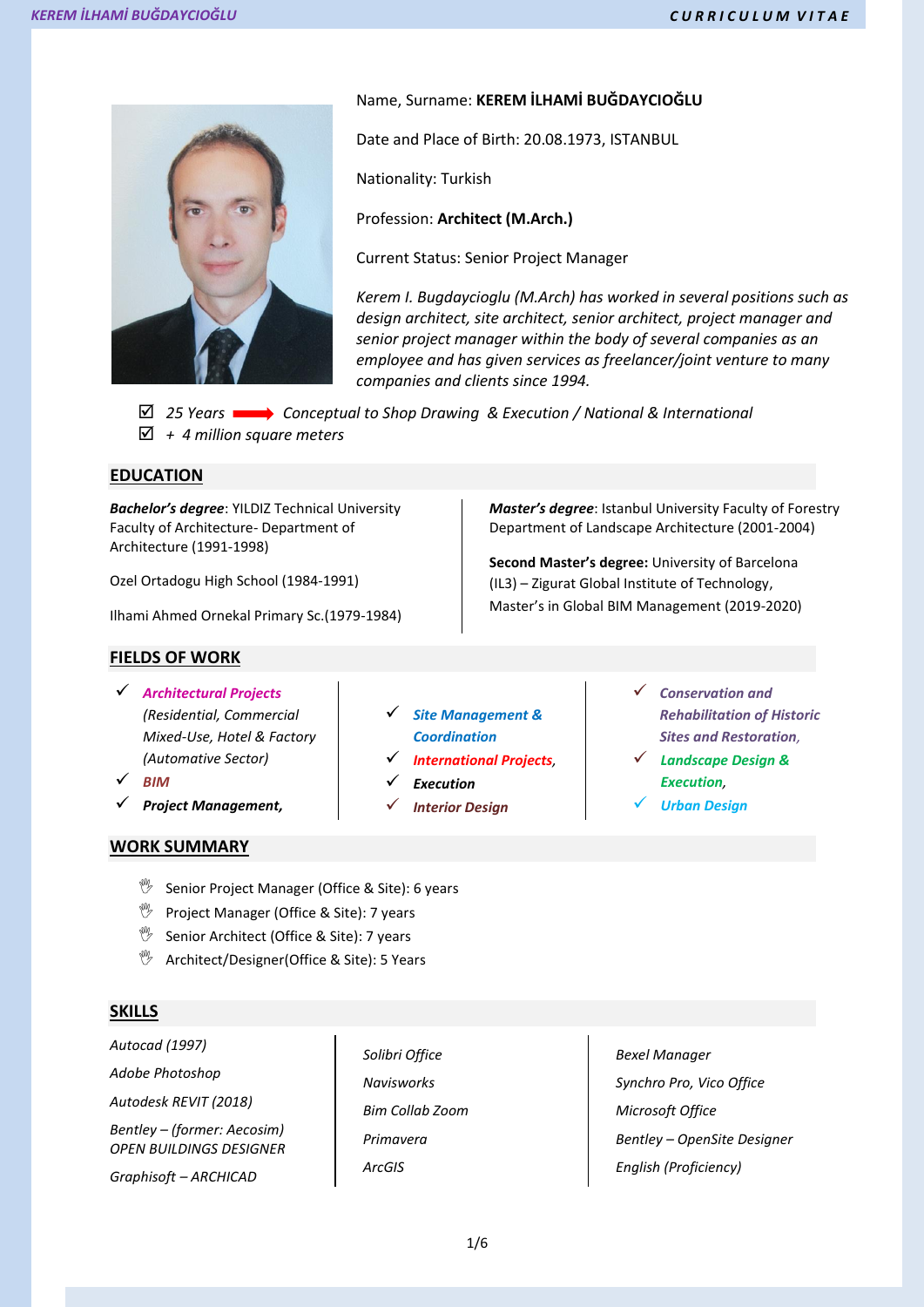# **EXPERIENCE**

#### **2019 February – Current Time**

**ARCHIMCO (Personal establishment):** *www.archimco.com* 

- $\mathcal{Z}$  BICAKCILAR Factory Renovation of Various Areas
- BIÇAKCILAR Head Office Renovation (Construction Documents & Execution)
- Evrenol Architects- 45000 m2 Residential Project at Tuzla Istanbul

**2008 December – 2019 January**

#### **EVRENOL ARCHITECTS (EA) -** *Senior project Manager (till 2013)*

- **Atakoy Seapearl Project** *(Client: KAT&KUZU Group, Operator: Jumeriah, Architectural&Interior: EA, Interior Design of Hotel FOH: KCA) (Hotel 60.000* m²)
	- *Interior Design Shop Drawing Packages - Phase-3 (2018-2019)*
	- *East Entrance Shop Drawing (2017)*
- **Serdivan-54. Street** *(Client: TURKMALL & YU GROUP, 183.350 m², Mixed-Use) as Senior Project Manager*
	- *Construction Documents (2018)*

## **Polatyol - Estonsehir Phase-1 Construction Documents (2017-2018)**

*as Senior Project Manager, (Client: POLATYOL, Responsible for 50.000 m², Residential)*

- **I** Phase 1 Construction Documents (including Interior Design)
- **Kucukyali Nidapark (2017)** (Client: Emlak Konut & Tahincioğlu, 649.520 m², Mixed-use)
	- *B Office & C Parcels Construction Documents & Shop Drawing of Showroom- (2016- 2017) (Responsible for 220.000* m²)
- **Jabal Omar Development Project Zone 2 Phase 3,4 (2013-2017)** *as Senior Project Manager*

*of EA Client: Jabal Omar Development Company, Hotel Operator: Starwood (transferred to Jummeriah), Project Management: HILL, Site Management: DAR, IFC: ACE(Cairo), Interior Design: Wilson Associates(USA) Lighting Consultant: Craig Roberts(USA), Kitchen Consultant: Clevenger(USA), Fire Protection Consultant (Client): AON (Dubai), Contractor: Saudi Arabian Baytur, Structural: Buro Statik (Istanbul), Mechanical & Electrical: DEP(Beirut), Fire Protection Consultant: Alara (Ankara), Acoustical Consultant: Dural(Istanbul), Architecture & Coordination: Evrenol Architects*

*198.450 m2, Mixed Use (Residence, Commercial, Hotels)* 

- *All Architectural Services*
- *Design Development to Shop Drawing Documents*
- *Coordination of the Project including all disciplines*
- *Coordination of Site*
- *Coordination Meetings at Site (Makkah), Beirut, Cairo, Dubai etc.*
- *Inspections at Site (Makkah)*

#### **Akasya Houses (2008 Dec.-2012 December) – Project Manager & Site Coordinator**

Client: SAF Real Estate  $(100.725+94.600+67.420+26.000=)$  288.745 m<sup>2</sup>

- **I** Construction Documents (A, B, C Parcels & Social Facility Building)
- **I** Site Coordination & Management (on Behalf of EA)
- **Inspection (on Behalf of EA)**

*[kerem@archimco.com](mailto:kerem@archimco.com) [info@archimco.com](mailto:info@archimco.com) gsm:+90 532 603 12 80 linkedin.com/in/kerem-ilhami-bugdaycioglu-9922b1135*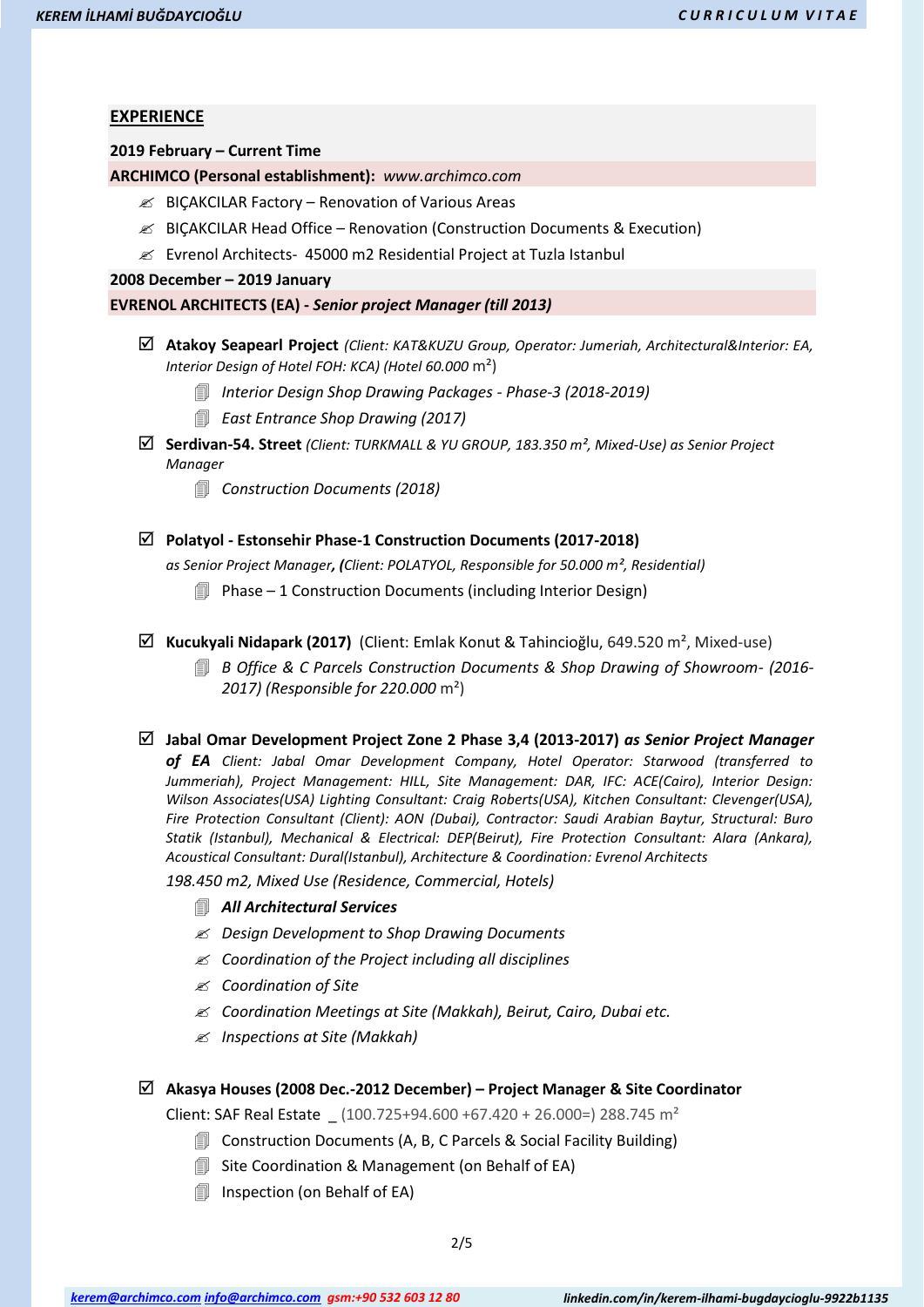#### **2007-2008**

#### **YAPI MERKEZİ**

Client: EMAAR Properties

Toskana Valley Houses **-** as Senior Architect at Site Design Office

### **1997-2007 (Jobs as an employee)**

#### **MIM YAPI:**

- *Yenidogan Istanbul Mixed-Use (Residential, Hospital, School, Shoppin g Center) Project*
- *Millenium Houses (Residential)*
- *Residential Project in Elazig City*
- *Spradon Houses (Residential-Istanbul)*
- *Urban Design (Rehabilitation) Project of Millet Street (Istanbul),*
- *Urban Design (Rehabilitation) Project of Golden Horn and Renovation of old Galata Bridge*
- *Yavuz Sultan Selim Urban Design Project (Istanbul*
- *Istanbul Rehabilitation of Missing Cultural Heritage Project,*
- *Survey, Restitution & Restoration Projects of Mahkeme Hammam in Bursa*
- *Istanbul Old American Intelligence Of. (Simagnoleon)*
- *House in Istanbul/Eyup, House in Sariyer*
- *Eskihisar (Gebze-Izmit) Byzantine Military Building,*
- *Interior Design Execution of Office*
- *Karacahmet Sakirin Mosque*

### **INFOTECH:**

*Urban Design Project for Transfer Centers in Istanbul's Anatolian&European Sides (32 Areas)*

### **MAVI PROJE:**

- *Urban Design (Rehabilitation) Project of Coastal Path between Istinye & Sariyer (Istanbul)*
- *Urban Design (Rehabilitation) Project of Coastal Path between Besiktas & Yenikapi (Istanbul)*

### **RATIP KANSU:**

- Istanbul/Kozyatagi-Ferik Haci Huseyin Pasha House (Istanbul-Kozyatagi) Survey, Restitution and Restoration Projects
- Telecom Buildings Construction Documents

# **3K MİMARLIK:**

 *Interior Design Construction Documents Bazaar, Chocolate and Children Areas of Ataturk Airport International Terminal*

### **NADIR HASBORA (MIMARLAR A.S.):**

*Miele Headquarter Levent / Site Architect*

## **BARBAROS SAGDIC:**

*Ozdilek Hotel Constrıction Documents*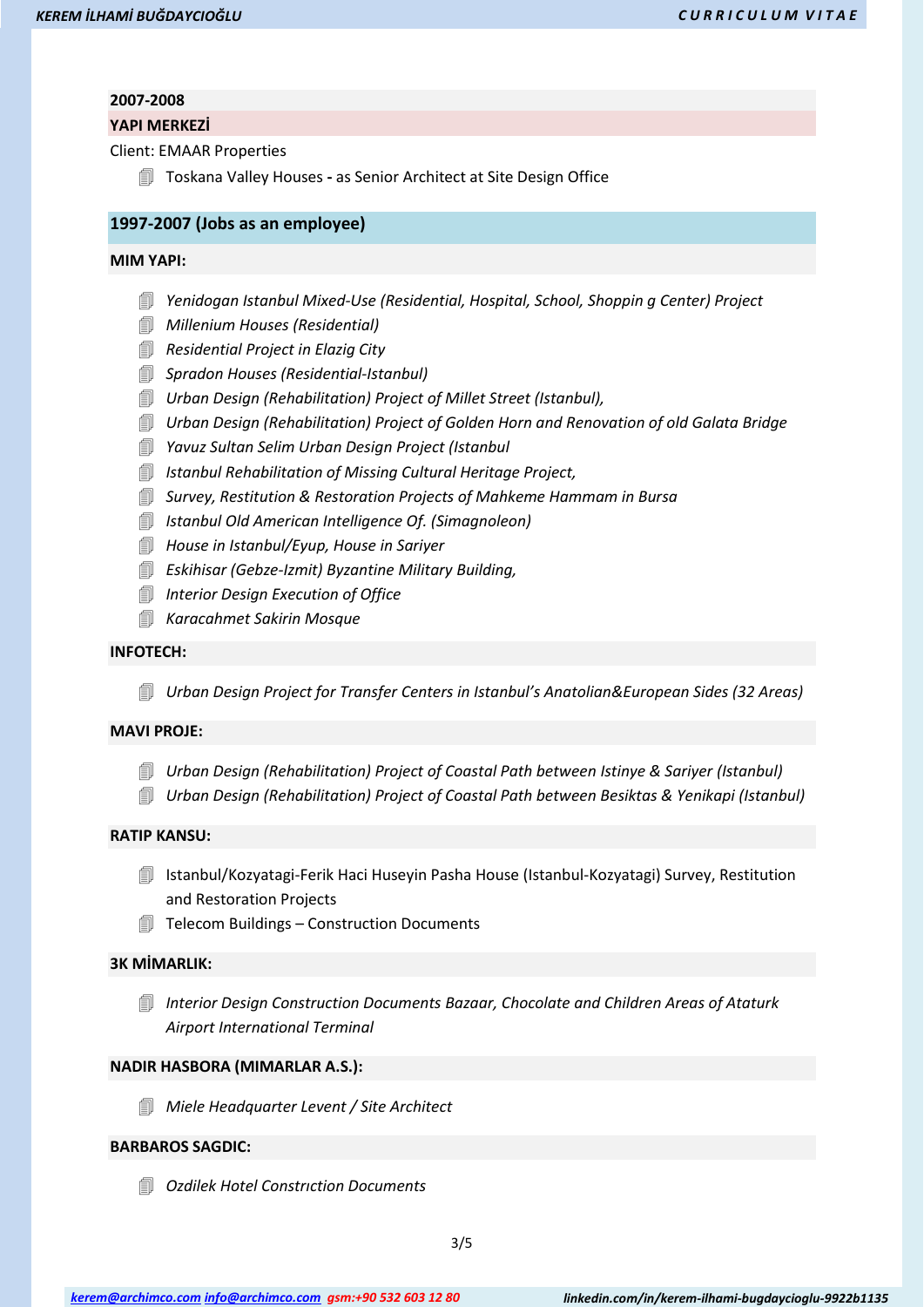### **YENILEM PROJE DNS.TIC.A.S (Ph.Sinan Genim):**

- *Antalya/Kaleici-Inan Kirac House Restoration Project*
- *Bursa Peugeot Showroom Constrıction Documents*
- *Ankara Otosan Showroom Construction Documents*
- *Bursa Karsan Automotive Factory Construction Documents*

### **TASCIOGLU YAPI:**

- *Istanbul/Kadikoy Cemal Kutay House Survey, Restitution & Restoration Projects,*
- *Various Residential Projects*
- *Monument in Sakarya*

# **MUNICIPALITY of FATIH & UNESCO:**

**I** Istanbul/Zeyrek Houses Conservation & Rehabilitation Project (-1996-1997)

### **1994-2008 (Jobs as Freelance/Joint Venture)**

- **BAKU – AZERBAIJAN**: Baku Business Center & Hotel (Mixed Use) Project (Baku-Azerbaijan) for Index Interactive Ltd.Sti. Client: MKT İstehsalat Kommersiya – MMC, 35.000 m2
- **BAKU – AZERBAIJAN** : Farid NABRAN 4 star Hotel Project (Baku-Azerbaijan) for Index Interactive Ltd.Sti., 40.000 m2
- **BAKU – AZERBAIJAN**: Nargin Island (Baku-Azerbaijan) Urban Design Project for Index Interactive Ltd.Sti., 130.000 m2
- **IZMIT – TOSB**: Ahmet BAYRAKTAR-AYGERSAN A.S. (Automotive supply industry) Factory Project and Site Coordination in TOSB ( Taysad Organized Industrial Zone), 35.950m2
- **IZMIT- TOSB**: Taysad Organized Industrial Zone Master Plan Revision and Landscape Design of Common Use Areas Project and Site Coordination
- **ISTANBUL**: Toskana Valley Project Phase 4: Shop Drawings for 90 Parcels for EMAAR/Sur Yapi
- $\boxed{ }$  **ISTANBUL**: Atilla Yener House- Landscape Design Project & Execution
- $\boxtimes$  **ISTANBU**L: Several Villa Houses Landscape Executions with Ms. Zeynep Tulin OZGEN.
- **ISTANBUL** /Rumelihisari -A Survey & Restitution Projects of a Yali/Waterfront Residence (with Oztek Mim.Ins.Ltd.Sti-2006)
- **ISTANBUL** /Sariyer Survey, Restitution & Restoration Projects (with Oztek Mim.Ins.Ltd.Sti-2006)
- **MUGLA** /Fethiye Tersane Island Restoration Project Survey Phase (with ASAR Mim.Ins.Ltd.Sti 2004)
- **ISTANBUL** /Kadikoy Survey, Restitution & Restoration Projects of an 19th Century House (with Oztek Mim.Ins.Ltd.Sti -2001)